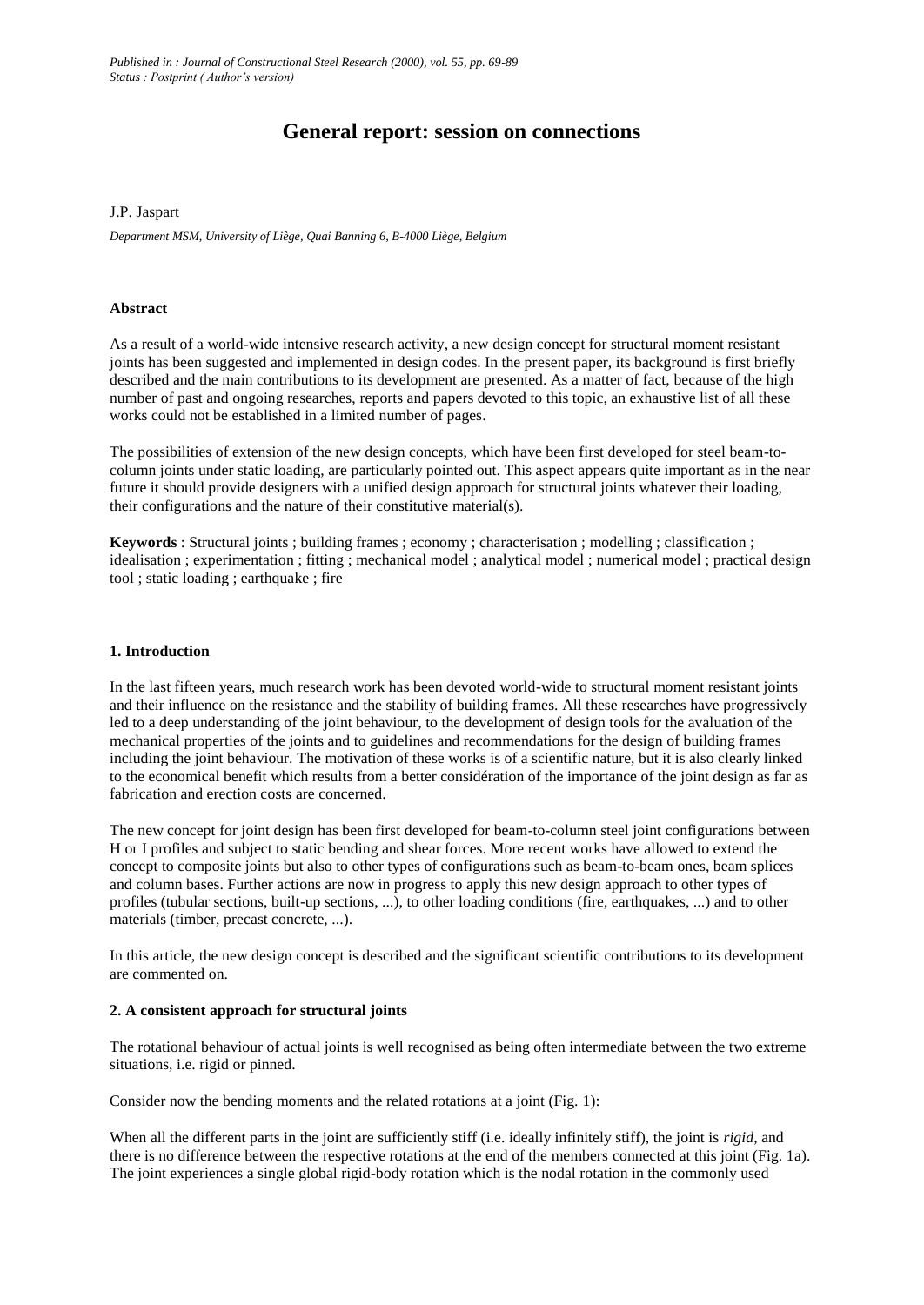analysis methods for framed structures.

Should the joint be without any stiffness, then the beam will behave just as simply supported whatever the behaviour of the other connected member(s) (Fig. 1b). This is a *pinned* joint.

For intermediate cases (non zero and non infinite stiffness), the transmitted moment will resuit in a différence  $\phi$ between the absolute rotations of the two connected members (Fig. 1c). The joint is *semi-rigid* in these cases.



(a) Rigid joint

(b) Pinned joint

(c) Semi-rigid joint

The simplest means for representing the concept is a rotational (spiral) spring between the ends of the two connected! members. The rotational stiffness *S* of this spring is the parameter that links the transmitted moment *M<sub>i</sub>* to the relative rotation  $\phi$ . It is defined as the slope of the so-called moment-rotation curve  $M_j$ - $\phi$  which depends on the joint properties.

At the global analysis stage, the effect of having semi-rigid joints instead of rigid or pinned joints is to modify not only the displacements, but also the distribution and magnitude of the internai forces throughout the structure.

As an example, the bending moment diagrams in a fixed-base simple portai frame subjected to a uniformly distributed load are given in Fig. 2 for two situations, where the beam-to-column joints are respectively either pinned or semi-rigid. The same kind of consideration holds for deflections.

The concept of semi-rigid joints is introduced in some different codes, and in particular in *Eurocode 3 Part 1.1*  [1] for the design of steel structures under static loading.



*Fig. 2. Elastic distribution of bending moments in a simple portai frame.*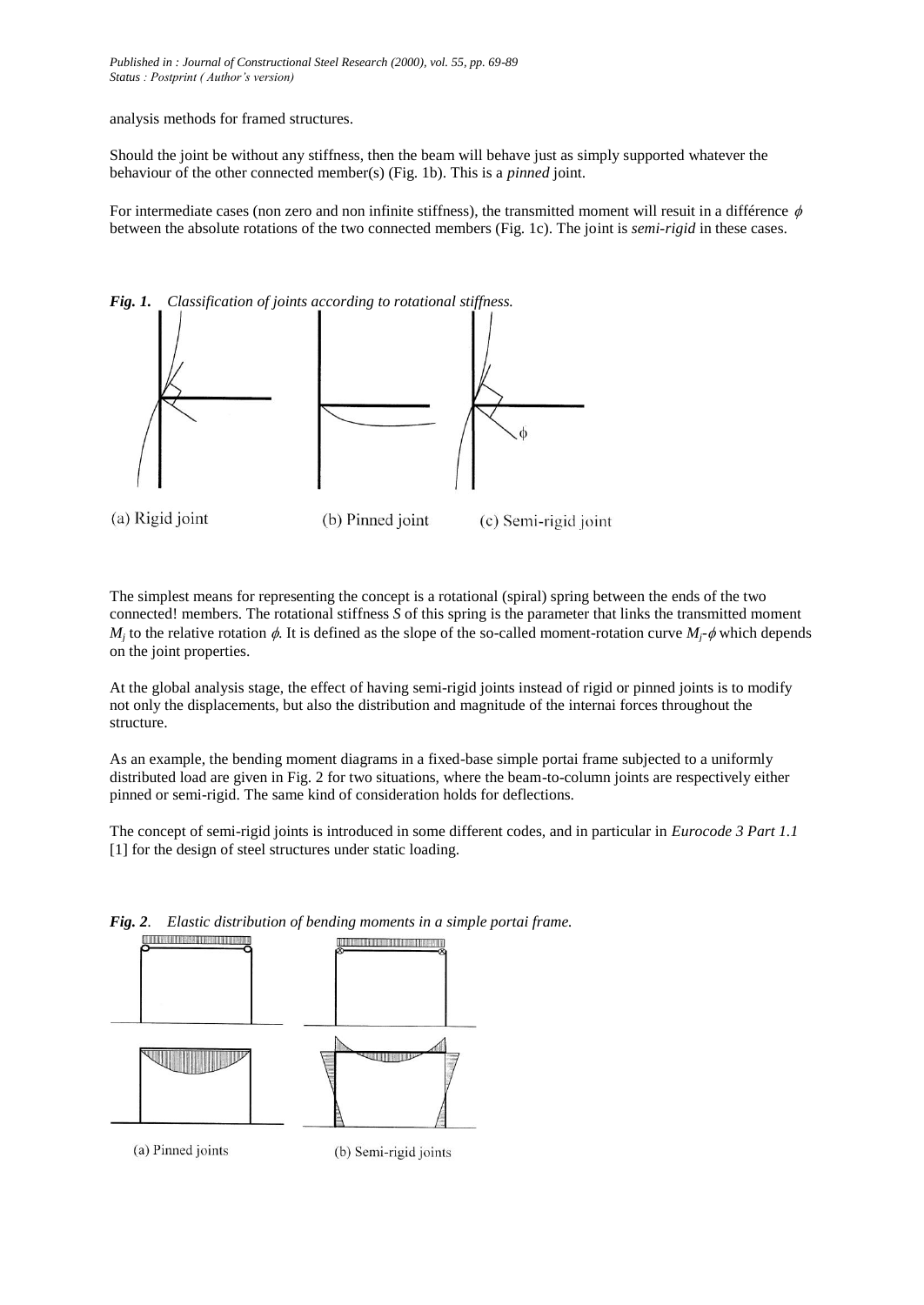## **3. The merits of the consistent approach for structural joints**

Both the *Eurocode 3* requirements and the desire to model the behaviour of the structure in a more realistic way leads to the consideration of the semi-rigid behaviour when necessary.

Many designers would stop at that basic interpretation of the code and hence would be reluctant to confront the implied additional computational effort involved. Obviously a crude way to deal with this new burden will be for them to design joints that will actually continue to be classified as being either pinned or fully rigid.

However such properties will have to be proven at the end of the design process and, in addition, such joints will certainly be found to be uneconomical in a number of situations.

It should be noted that the concept of rigid and pinned joints still exists in *Euro-code 3*. It is accepted that a joint which is *almost rigid*, or *almost pinned*, may still be considered as being *truly rigid* or *truly pinned* in the design process. How to judge whether a joint can be considered as rigid, semi-rigid or pinned depends on the comparison between the joint stiffness and the frame stiffness.

The designer is strongly encouraged to go beyond this "all or nothing" attitude. Actually it is important to consider the benefits to be gained from the semi-rigid behaviour of joints. Those benefits can be brought in two ways:

1. The designer decides to continue with the practice of assuming — sometimes erroneously — that joints are either pinned or fully rigid. However, proper consideration has to be given to the influence that the actual behaviour of the joints has on the global behaviour of the structure, i.e. on the precision with which the distribution of forces and moments and the displacements have been determined. This may not prove to be easy when the joints are designed at a late stage in the design process since some iterations between global analysis and design checking may be required. Nevertheless, the following situations can be foreseen:

• So that a joint can be assumed to be rigid, it is common practice to introduce web stiffeners in the column. *Eurocode 3* now provides the means to check whether such stiffeners are really necessary for the joint to be both rigid and have sufficient resistance. There are practical cases where they are not needed, thus permitting the adoption of a more economical joint design.

• When joints assumed to be pinned are later found to have fairly significant stiffness (i.e. to be semi-rigid), the designer may be in a position to reduce beam sizes. This is simply because the moments carried by the joints reduce the span moments in the beams.

2. The designer decides to give consideration, at the preliminary design stage, not only to the properties of the members but also to those of the joints. It may be shown [2] that this new approach is not at all incompatible with the sometimes customary separation of the design tasks between those who have the responsibility for conceiving the structure and carrying out the global analysis and those who have the responsibility for designing the joints. Indeed, both tasks are very often performed by different people, or indeed, by different companies, depending on national or local industrial habits. Adopting this novel early consideration of joints in the design process requires a good understanding of the balance between, on the one hand, the costs and the complexity of joints and, on the other hand, the optimisation of the structural behaviour and performance through the more accurate consideration of joint behaviour for the design as a whole. Two examples are given to illustrate this:

• It was mentioned previously that it is possible in some situations to eliminate column web stiffeners and therefore to reduce costs. Despite the reduction in its stiffness and, possibly, in its strength, the joint can still be considered to be rigid and be found to have sufficient strength. This is shown to be possible for industrial portal frames with rafter-to-column haunch joints in particular, but other cases can be envisaged.

• In a more general way, it is worthwhile to consider the effect of adjusting the joint stiffness so as to strike the best balance between the cost of the joints and the cost of the beams and the columns. For instance, for braced frames, the use of semi-rigid joints, which are not necessarily more costly than the pinned joints, leads to reducing the beam sizes. For unbraced frames, the use of less costly semi-rigid joints, instead of the rigid joints, may lead to increased beam sizes and possibly column sizes.

Of course the task may seem a difficult one, and this is why a design handbook devoted to this new concept has recently been published [3]. The whole philosophy could be termed as *"Because you must do it, take advantage of it".* The designer has therefore the choice between a *traditionalist attitude*, where something may often be gained, and an *innovative attitude*, where the most economical result [4] may best be sought.

It is important to stress the high level of similarity that exists between the member and joint responses. This topic is addressed in the next section.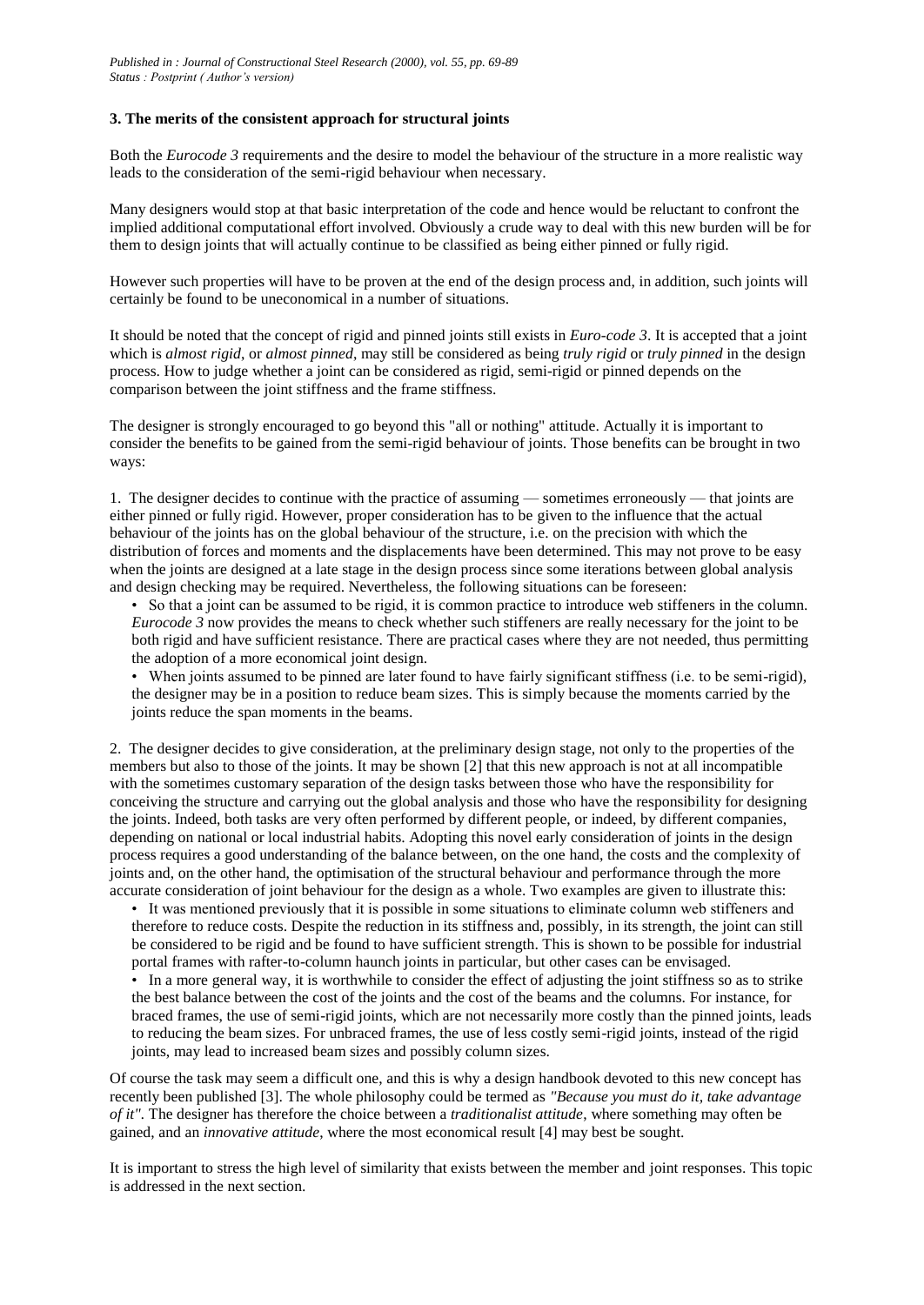## **4. A parallel between member sections and joints**

Member cross-section behaviour may be considered through an  $M-\phi$  curve for a simply supported beam loaded at mid-span  $(M:$  bending moment at mid-span;  $\phi$ : sum of rotations at the span ends). Joint behaviour will be considered through a similar relationship, but with  $M = M_i$  being the bending moment transmitted by the joint and  $\phi$  being the relative rotation between the connected members. Those relationships have similar shapes as illustrated in Fig. 3. To fiexural stiffness *EI*/*L* and the design resistance *Mb.Rd* of the member correspond the initial stiffness  $S_{j,ini}$  and the design resistance  $M_{i,Rd}$  of the joint.

According to *Eurocode 3* member cross-sections are divided into four classes according to their varying ability to resist local instability, when partially or totally subject to compression, and the consequences this may have on the possibility for plastic redistribution. Therefore their resistance ranges from the full plastic resistance (*class 1*  and 2) to the elastic resistance (*class 3*) or a reduced elastic resistance (*class 4*).

The allocation of a cross-section to a specific class is governed by the assumptions on:

• The behaviour to be idealised for global analysis (i.e. *class 1* will allow the formation of a plastic hinge and permit the redistribution of internal forces in the frame as loads are increased up to or beyond the design loads); • The behaviour to be taken into account for local design checks (i.e. *class 4* will imply that the resistance of the cross-section is based on the properties of a relevant effective cross-section rather than of the gross crosssection).





In *Eurocode 3*, the classification of a cross-section is based on the width-to-thickness ratio of the component walls of the section. Ductility is directly related to the amount of rotation during which the design bending resistance will be sustained. For joints, the *rotation capacity* concept is equivalent to the *ductility* concept for sections.

In a manner similar to that for member cross-sections, joints are classified in terms of *ductility* or *rotation capacity*. This classification is a measure of their ability to resist premature local instability and, even more likely, premature brittle failure (especially due to bolt failure) with due consequences on the type of global analysis allowed. The practical interest of such a classification for joints is to check whether an elasto-plastic global analysis may be conducted up to the formation of a plastic collapse mechanism in the structure, which implies such hinges in at least some of the joints.

Joints may therefore be classified according to both their *stiffness* and their *ductility*. Moreover, joints may be classified according to their *strength*.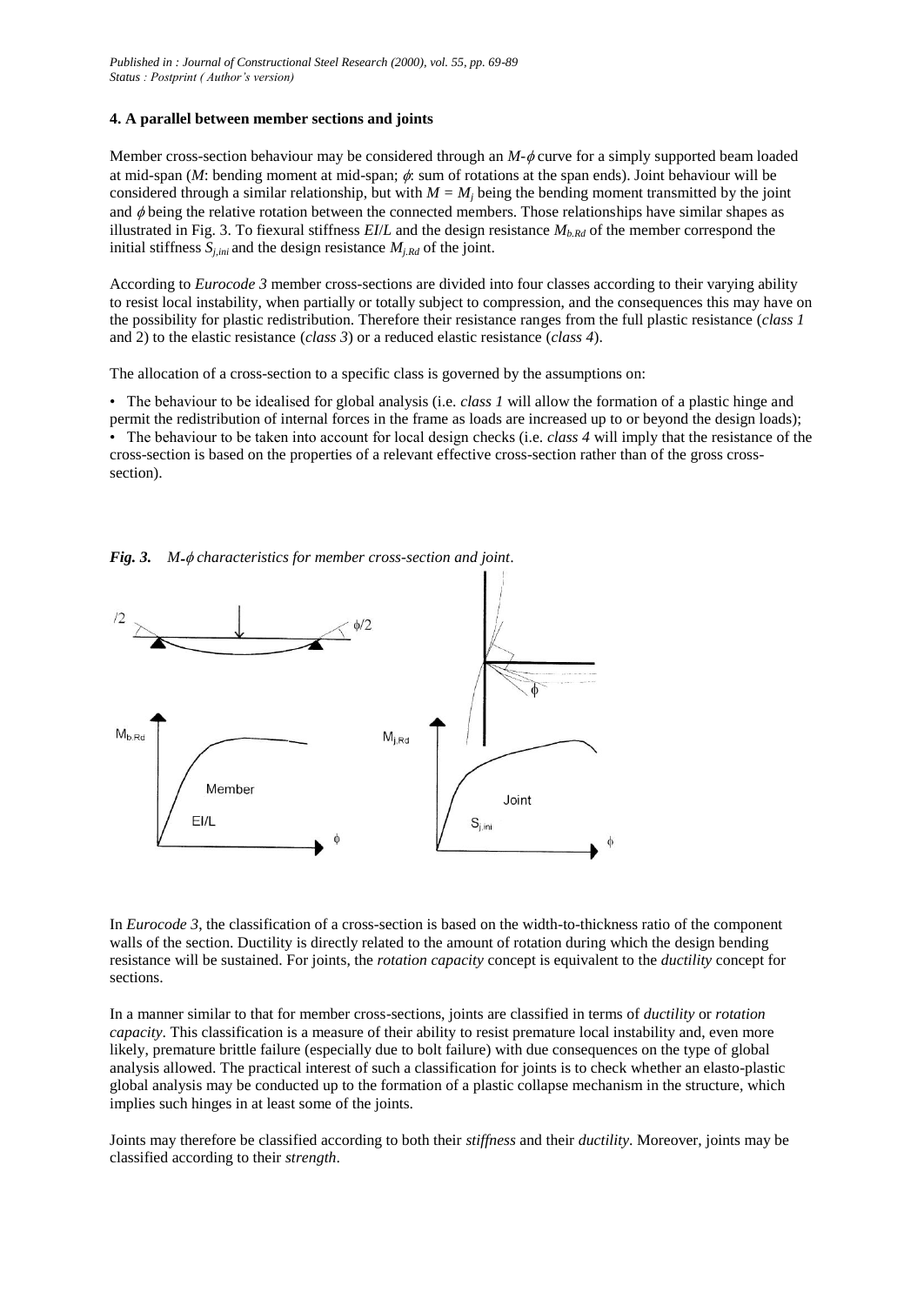In terms of their strength, joints are classified as *full-strength* or *partial-strength* according to their resistance compared to the resistance of the connected members. For elastic design, the use of partial-strength joints is well understood. When plastic design is used, the main use of this classification is to foresee the possible need to allow a plastic hinge to form in the joint during the global analysis. In order to permit a further increase of loads beyond that corresponding to the formation of the hinge, a partial-strength joint may be required to act as a hinge from the moment when its plastic bending resistance is reached. In that case, the joint must also have sufficient ductility.

A parallel between member sections and partial-strength joints may also be identified in the case of cyclic loading under seismic action.

## **5. The concept of joint representation**

For many years the research activity in the field of joints mainly concentrated on two aspects:

• the evaluation of the mechanical properties of the joints in terms of rotational stiffness, moment resistance and rotation capacity;

• the analysis and design procedures for frames including joint behaviour.

However, progressively, it has been understood that there were intermediate steps to consider in order to integrate in a consistent way the actual joint response into the frame analysis; this is known as the *joint representation*.

The joint representation includes four successive steps respectively named:

• *the joint characterisation*: i.e. the evaluation through appropriate means of the stiffness, resistance and ductility properties of the joints (full  $M$ - $\phi$  curves or key values);

• *the joint modelling*: i.e. the way on how the joint is physically represented in view of the frame analysis;

• *the joint classification*: i.e. the tool providing boundary conditions for the use of conventional types of joint modelling (e.g. rigid or pinned);

• *the joint idealisation*: i.e. the derivation of a simplified moment-rotation curve so as to fit with specific analysis approaches (e.g. linear idealisation for an elastic analysis).

The state of development and knowledge in these four domains is discussed in the following sections.

## **6. Joint characterisation**

## *6.1. Generals*

This paragraph gives an overview of the existing characterisation procedures by particularly highlighting their advantages and drawbacks.

The more accurate, but also expensive, way to characterise the deformability and the resistance of joints is the experimentation in laboratory. The use of this technique — which requires much money and time — is basically limited to research activities and can consequently not be recommended for daily practice.

The existence of numerous test results for a large variety of joint configurations and connection types led progressively some researchers to develop computerized databanks [5,6]. The low probability for the designer to find information for the specific joint he is studying and the risk to misinterpretate the results listed in the databank — no standardised procedure for the testing of joint exists at present — limit considerably the practical interest of these tools. On the other hand, it now appears clearly that the databanks have to be considered as quite valuable tools for the validation of mathematical models aimed at predicting the joint response on the basis of the geometrical and mechanical joint properties.

Most of the well-known mathematical models available in the literature are described by Nethercot and Zandonini [7]. They can be classified in four main categories:

- curve fitting;
- simplified analytical models;
- mechanical models;
- finite element analysis.

These categories are briefly presented hereafter.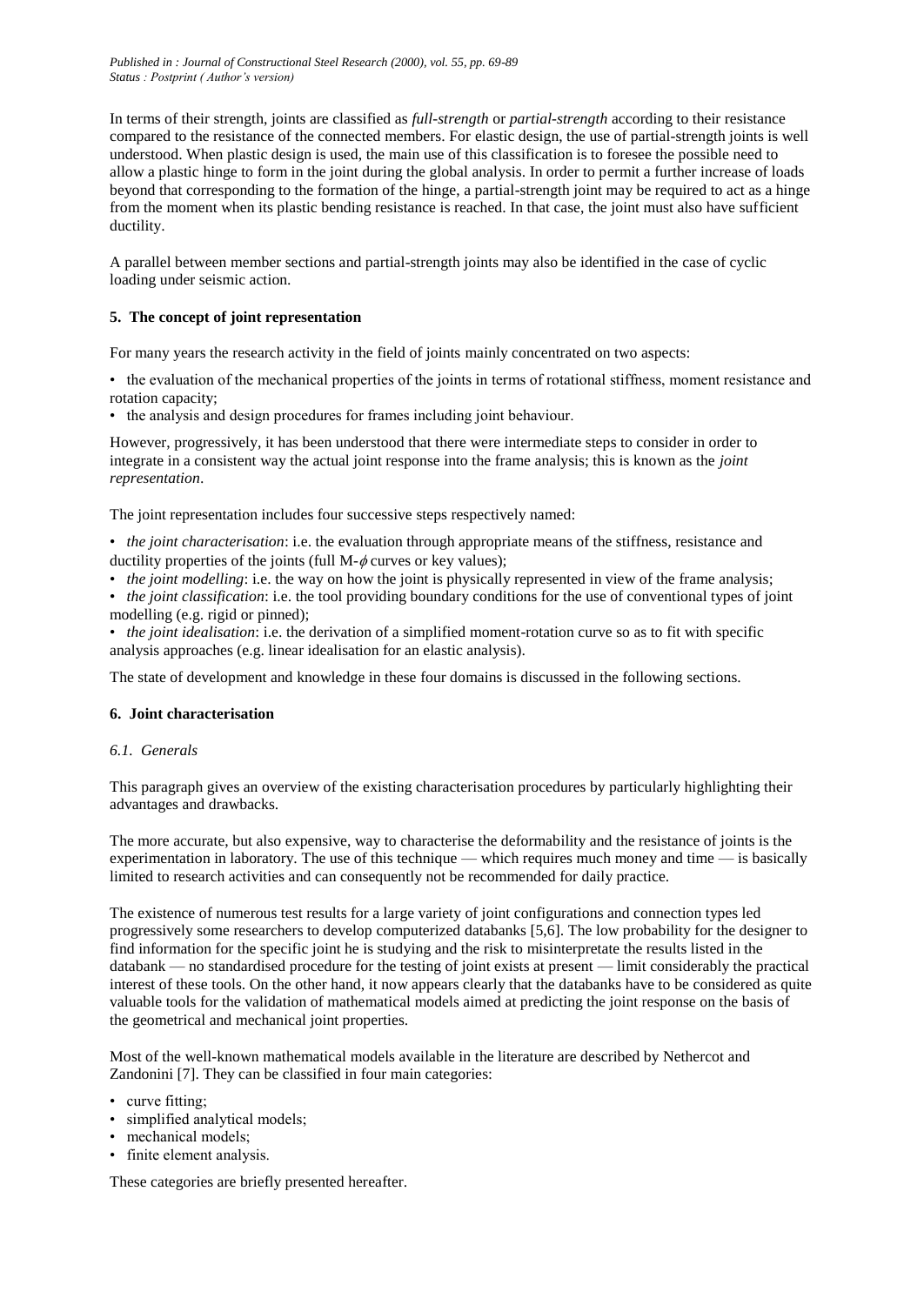## *6.2. Curve fitting*

## Definition:

- Attempt to fit a mathematical representation to characteristic  $M-\phi$  curves obtained by means of: experimental tests in laboratory; numerical simulations.
- Attempt to link the coefficients of the mathematical representation with physical parameters of the joint.

General advantages and/or disadvantages:

- Capacity of representing with extreme accuracy any shape of M- $\phi$  curve;
- Purely empirical  $\rightarrow$  range of application limited to joints, the geometrical and mechanical properties which are similar to those considered when calibrating the formula.

• Inability to recognize that, depending on the relative actual values of the geometrical and mechanical parameters, the type of connection behaviour as well as the contribution of each component to the overall joint response may change significantly.

## *6.3. Simplified analytical models*

## Definition:

• Simplified analytical methods to predict the main characteristic values of the  $M$ - $\phi$  curves (initial stiffness, design moment resistance,...); this step requires the knowledge of the mechanical and geometrical properties of the joints.

• Verification of these analytical methods by comparison with test data or results of numerical simulations.

• Description of the  $M$ - $\phi$  behaviour by curve fitting using the calculated initial stiffness, plastic and/or ultimate moment,... in suitable mathematical expressions.

General advantages and/or disadvantages:

- Allow approximation of the form of the  $M$ - $\phi$  curves without resorting to testing;
- Still require empirical curve fitting to generate the full curve (but limited!);

• *Special remark*: *Eurocode 3 Revised Annex J* [8] method refers basically to this section; it provides an original way to generate the  $M$ - $\phi$  curves.

## *6.4. Mechanical models*

## Definition:

• Set of rigid and deformable elements each representing the behaviour of specific parts of the joint.

• Non-linearity of the joint response is then accounted for by inelastic constitutive laws adopted for the deformable elements.

• These constitutive laws are obtained from test data, numerical simulations or analytical models.

General advantages and/or disadvantages:

• Really suitable for modelling provided that a knowledge of the load deformation curve of the key components is available.

• May be easily extended to different types of joint configurations and of connections provided the knowledge of the key components is available.

• Often require the use of computer programs to generate the  $M$ - $\phi$  curves.

## *6.5. Finite element analysis*

## Definition:

• Prediction of  $M$ - $\phi$  curves by means of a finite element analysis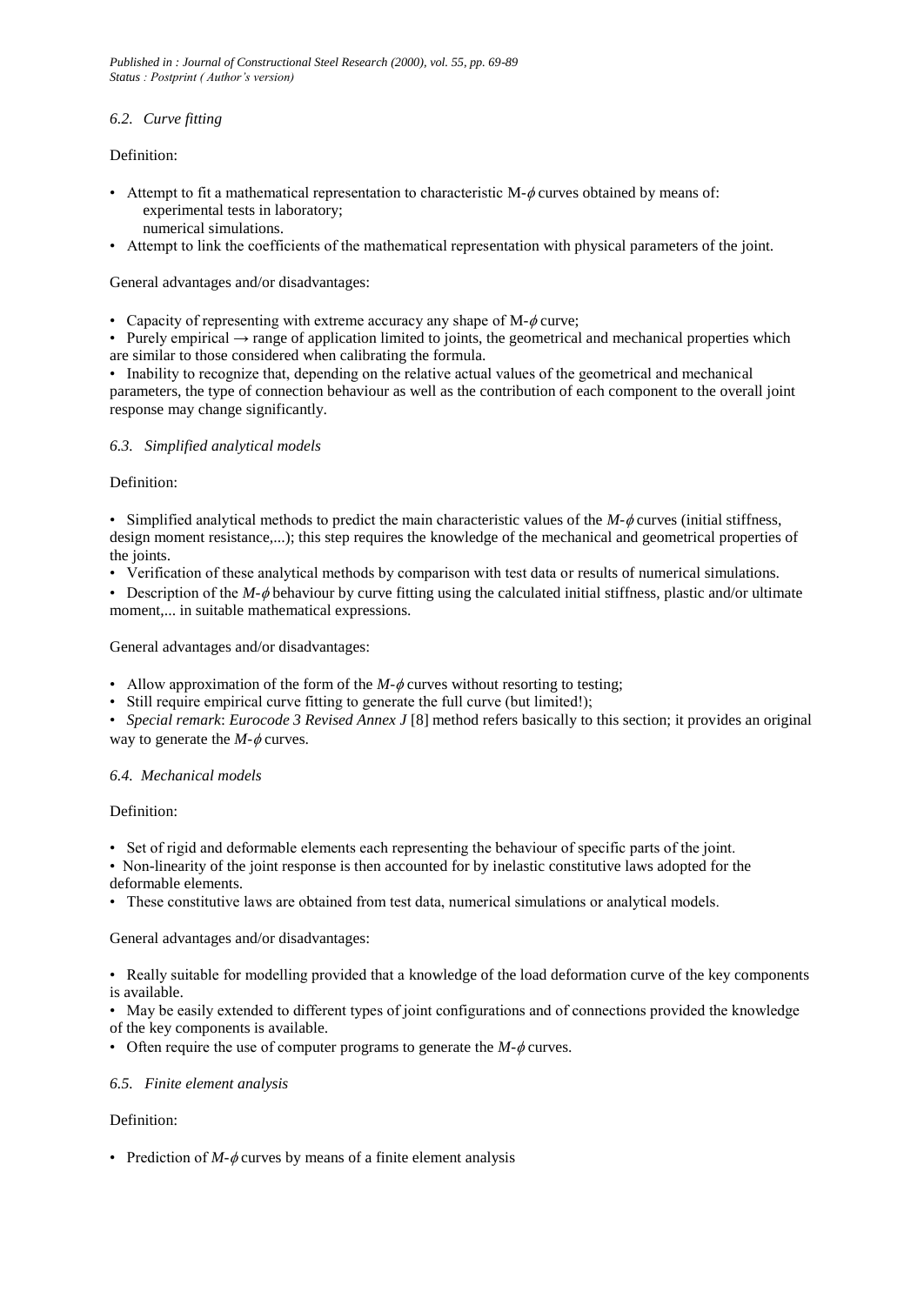General advantages and/or disadvantages:

- Suitable to predict the response of welded joints.
- Sufficient ability to model the non-linear 3-D response of joints with bolted connections and in particular: the actual bolt action;
	- the contact phenomena;
	- the slips;

not always fully attained.

An updated list, with references, of existing models for each category may be found in [9].

From this description, it may be concluded that:

• The finite element analysis is not yet likely to be used to predict the semi-rigid response for any type of connection detailing and its use is reserved to research activities, even if significant progress has been achieved in the last years [10].

• The simplified analytical models and the mechanical models are characterised by a wider field of application than curve fitting; this results from the theoretical background of these two kinds of models. However, they have to be extended to other types of connections in order to cover the main needs of the designers.

• The simplified analytical models are the only ones — with the formulae resulting from curve fitting suitable for hand calculations.

## *6.6. The component method*

Plenty of analytical models are available in the literature for different types of joint configurations and connection types. But progressively one of these models, because of the advantages it offers in comparison to the others, slowly became the reference and is now considered as such by most of the researchers. In particular it has been followed in *Eurocode 3 Revised Annex J* [8]. It is known as the *component method*.

Roughly speaking the component method may be presented as the application of the well-known finite element method to the calculation of structural joints.

In the characterisation procedures, a joint is generally considered as a whole and is studied accordingly; the originality of the component method is to consider any joint as a set of "individual basic components". In the particular case of Fig. 4 (joint with an extended end-plate connection subject to bending), the relevant components are the following:

• compression zone:

column web in compression;

beam flange and web in compression;

• tension zone:

column web in tension; column flange in bending; bolts in tension; end-plate in bending; beam web in tension;

• in shear zone:

column web panel in shear.

Each of these basic components possesses its own level of strength and stiffness in tension, compression or shear. The coexistence of several components within the same joint element — for instance, the column web which is simultaneously subjected to compression (or tension) and shear — can obviously lead to stress interactions that are likely to decrease the strength and the stiffness of each individual basic component [11]; this interaction affects the shape of the deformability curve of the related components but does not call the principles of the component method into question again.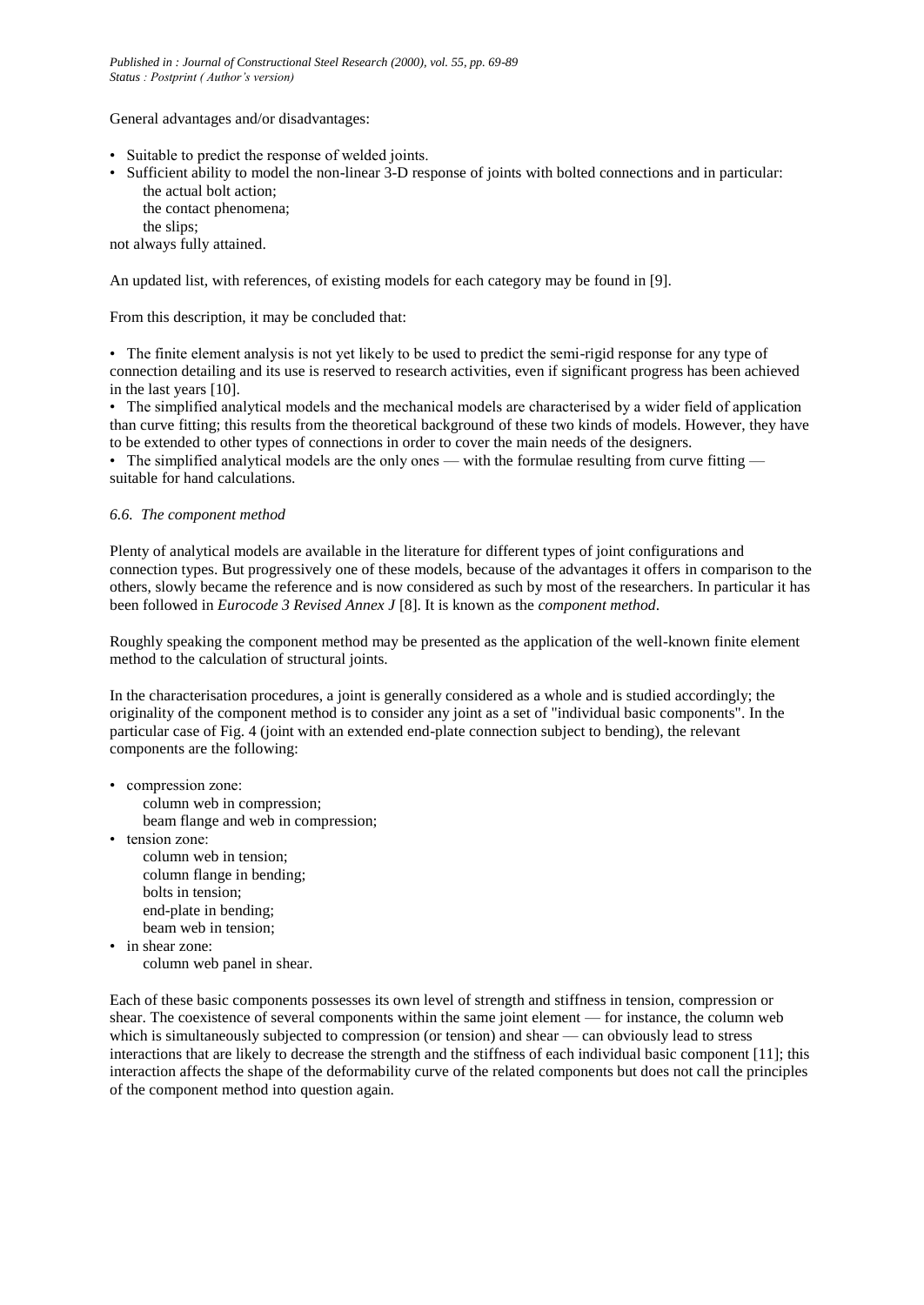



The application of the component method requires the following steps:

1. identification of the active components for the studied joint;

2. evaluation of the mechanical characteristics of each individual basic component (specific characteristics initial stiffness, design strength,... — or the whole deformability curve);

3. "assembly" of the components in view of the evaluation of the mechanical characteristics of the whole joint (specific characteristics — initial stiffness, design resistance,.... — or the whole deformability *M*-*φ* curve).

These three steps are schematically illustrated in Fig. 5 in the particular and simple case of a beam-to-column steel joint with a welded connection.



*Fig. 5. Application of the component method to a welded steel joint (simplified bi-linear component and joint deformability curves).*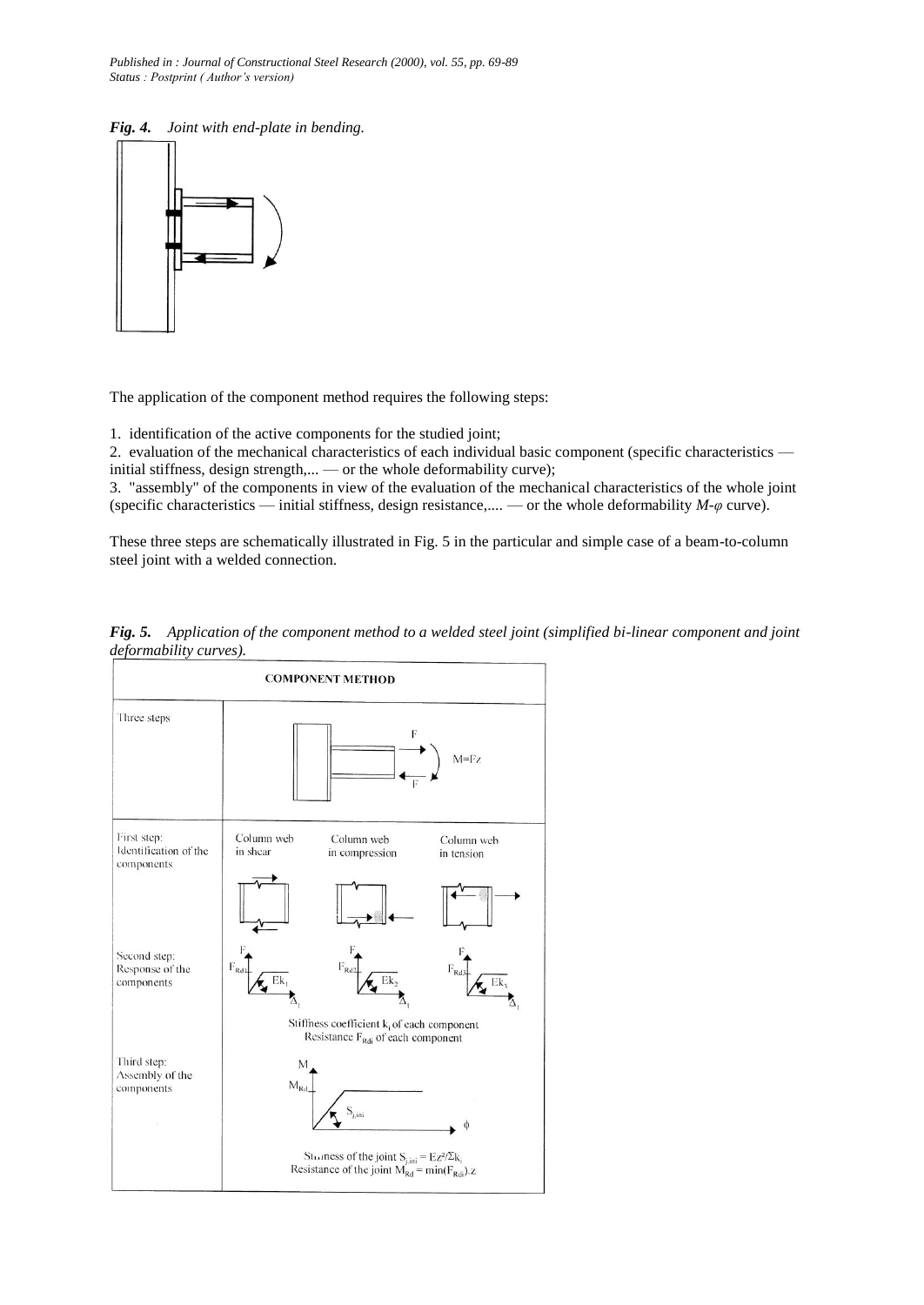As specified above, the parallelism with the finite element method is obvious. To "component" and "joint" may then be substituted the words "finite element" and "structure".

The assembly is based on a distribution of the internal forces within the joint. As a matter of fact, the external loads applied to the joint distribute, at each loading step, between the individual components according to the instantaneous stiffness and resistance of each component. Distributions of internal forces may be obtained through different ways as discussed in [9].

The application of the component method requires a sufficient knowledge of the behaviour of the basic components. To review all the publications devoted to this subject would be quite long and therefore references are made here to recent summary reports, in particular those prepared within the COST C1 European Action on "Control of the Semi-Rigid Behaviour of Civil Engineering Connections" (1992-1996).

The components active in the traditional steel joints have been deeply studied and recommendations for their characterisation are given in the *Revised Annex J* of *Euro-code 3* [8]. The combination of these components allows a wide range of joint configurations to be covered, which should largely be sufficient to satisfy the needs of practitioners as far as beam-to-column joints and beam splices in bending are concerned. The application is however limited to joints between H or I hot-rolled profiles or built-up ones with similar dimensions.

Some new fields of application have recently been investigated:

• Weak axis joints where the beam is connected to the web of an H or I column profile are characterised by an out-of-plane deformability of the column web under the tension and compression forces carried over by the beam. For this "column web in transverse compression and tension" component, stiffness and strength characterisation tools are now available [12]. Knowledge about this component allows the extension of the component method to joints where tubular columns with rectangular hollow sections are used, as shown by Vandegans [13]. As a matter of fact, similar phenomena occur in the face of the hollow section where the beam is connected.

• For joints subject to bending moment (and shear) and axial compression or tension forces, a specific assembly procedure has to be considered, that corresponds to a particular distribution of the internal forces for stiffness and strength calculation, the component properties remaining unchanged whatever the type of loading. Significant progress in this field has been recently achieved [9].

• Column bases are subjected to combinations of bending moments and axial forces and possess specific components for which a knowledge had to be provided. For instance:

concrete block in compression; base plates with specific geometry; anchorages in tension; contact between soil and foundation;

… Such information has recently been published by an international working group [14]. In the report, the validity of the proposed models is shown through comparisons with results of experimental tests and numerical simulations.

• An improvement of the mechanical properties of the joints may be achieved through the use of beam haunches, end-plate stiffeners or high strength steels. These aspects are covered in [9].

• In pitch-roof portal frames, connected beams and columns form an angle higher than 90°. This requires specific amendments to be made to the existing characterisation procedures, see [9].

• When columns with rather slender webs are used, the usual rules for "column web panels in shear" are no more valid because of the apparition of shear buckling and post-critical phenomena. Ad-hoc recommendations are available in [9].

In [15,16], details and rules for the extension of the component method to composite joints are given. The new components to consider are as follows: reinforcement bars in tension; stiffening and strengthening of the column web panel in shear and of the column web in compression by means of encased concrete.

Preliminary works also indicate that the component method also seems suitable for the characterisation of joints subjected to extreme loading conditions such as earthquakes or fire. Besides that, first attempts have been made in the COST C1 project to apply the component method to joints in precast and timber construction. So it may reasonably be thought nowadays that a unified characterisation procedure for all structural joints is now developing and will be the common basis for the future design codes whatever the material or the combination of materials used. This is likely to lighten the work of the designers, in particular when composite construction is of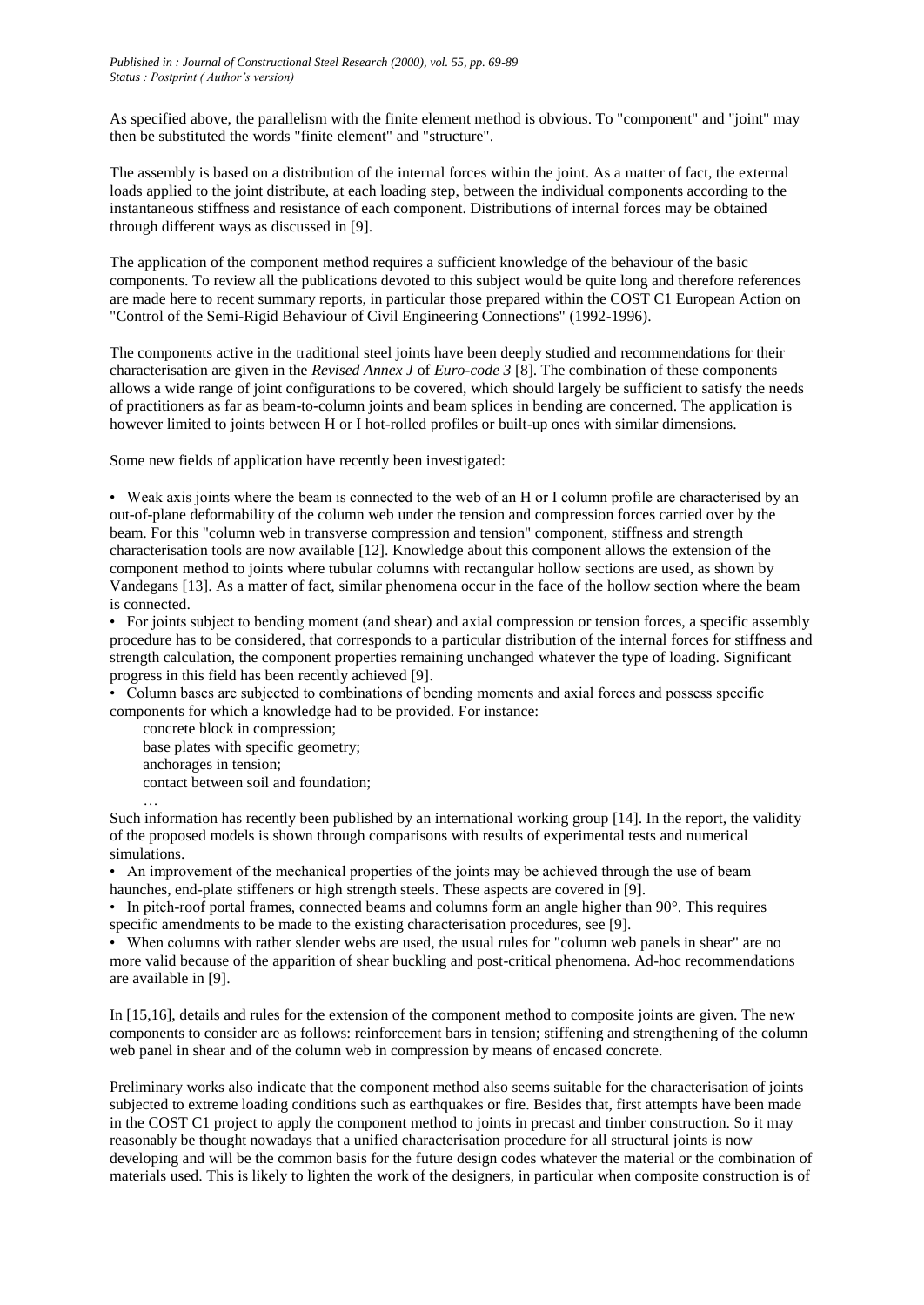concern and the composite action between the materials is not effective according to the erection stages.

## *6.7. Levels of refinement of the component method*

The framework of the component method is sufficiently general to allow the use of various techniques of component characterisation and joint assembly. In particular, the stiffness and strength characteristics of the components may result from experimentations in laboratory, numerical simulations by means of finite element programs or analytical models based on theory. Often experimentation and numerical simulations are used as references when developing and validating analytical models. The latter may be developed with different levels of sophistication:

• expressions as those presented in PhD. theses cover the influence of all the parameters which significantly affect the component behaviour (strain hardening, bolt head and nut dimensions, bolt prestressing,...) from the beginning of the loading to collapse (plasticity, instability, ...);

• rules such as those which have been introduced in the *Revised Annex J of Euroc-ode 3* [8] are more simple and therefore more suitable for hand calculations;

• as an ultimate step in the simplification process, simplified calculation procedures and design tables for standardised joints or components have been produced [3,17]; they allow a quick and nevertheless accurate prediction of the main joint properties. Besides that, design software for joints are also available on the market.

Similar levels of sophistication also exist for the joint assembly.

## 7. **Joint modelling**

## *7.1. Generals*

Joint behaviour affects the structural frame response and shall therefore be modelled, just as for beams and columns, for the frame analysis and design. Traditionally, the following types of *joint modelling* are considered:

For rotational stiffness:

- rigid
- pinned

For resistance:

- full-strength
- partial-strength
- pinned

When the joint rotational stiffness is of concern, the wording *rigid* means that no relative rotation occurs between the connected members whatever the applied moment may be. The wording *pinned* postulates the existence of a perfect (i.e. frictionless) hinge between the members. In fact these definitions may be relaxed. Indeed rather flexible but not fully pinned joints and rather stiff but not fully rigid joints may be considered as effectively pinned and perfectly rigid, respectively. The stiffness boundaries allowing one to classify joints as rigid or pinned are discussed in the next section.

For joint resistance, *a full-strength joint* is stronger than the weaker of the connected members, which is in contrast to *a partial-strength joint.* In the everyday practice, partial-strength joints are used whenever the joints are designed to transfer the internal forces but not to resist the full capacity of the connected members. *A pinned joint* is considered to transfer only a limited moment. Related classification criteria are expressed in the next section.

Consideration of rotational stiffness and joint resistance properties leads traditionally to three significant joint models: rigid/full-strength, rigid/partial-strength and pinned.

However, as far as the joint rotational stiffness is considered, joints designed for economy may be neither rigid nor pinned but semi-rigid. There are thus new possibilities for joint modelling: semi-rigid/full-strength and semirigid/partial-strength.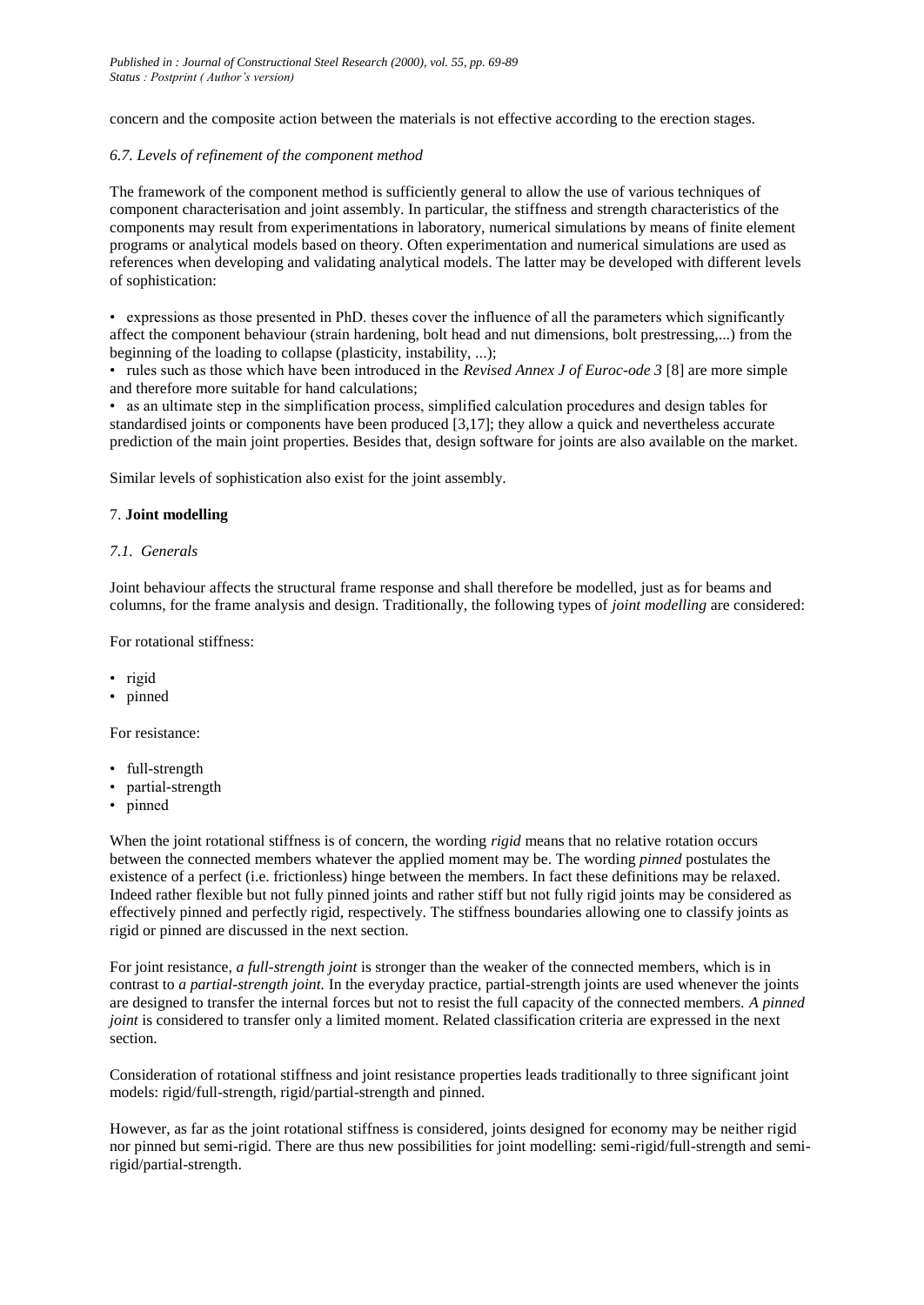With a view to simplification, *Eurocode 3* accounts for these possibilities by introducing three joint models (Table 1):

#### *Table 1 Types of joint modelling* **Stiffness Resistance**

| эшпезу        | resistance           |                         |               |  |  |
|---------------|----------------------|-------------------------|---------------|--|--|
|               | <b>Full-strength</b> | <b>Partial-strength</b> | <b>Pinned</b> |  |  |
| <b>Rigid</b>  | Continuous           | Semi-continuous         | a             |  |  |
| Semi-rigid    | Semi-continuous      | Semi-continuous         | a             |  |  |
| <b>Pinned</b> | a                    | a                       | Simple        |  |  |

<sup>a</sup> Without meaning.

• *continuous*: covering the rigid/full-strength case only;

• *semi-continuous*: covering the rigid/partial-strength, the semi-rigid/full-strength and the semi-rigid/partial-

strength cases;

• *simple*: covering the pinned case only.

The following meanings are given to these terms:

- *continuous*: the joint ensures a full rotational continuity between the connected members;
- *semi-continuous*: the joint ensures only a partial rotational continuity between the connected members;
- *simple*: the joint prevents from any rotational continuity between the connected members;

The interpretation to be given to these wordings depends on the type of frame analysis to be performed. In the case of an elastic global frame analysis, only the stiffness properties of the joint are relevant for the joint modelling. In the case of a rigid-plastic analysis, the main joint feature is the resistance. In all the other cases, both the stiffness and resistance properties govern the manner in which the joints should be modelled. These possibilities are illustrated in Table 2.

| <b>Modelling</b>           | <b>Type of frame analysis</b> |                           |                                                                                   |  |  |
|----------------------------|-------------------------------|---------------------------|-----------------------------------------------------------------------------------|--|--|
|                            | <b>Elastic analysis</b>       | Rigid-plastic<br>analysis | Elastic-perfectly plastic and elastoplastic<br>analysis                           |  |  |
| <b>Continuous</b>          | Rigid                         | Full-strength             | Elastic-perfectly plastic and elastoplastic<br>analysis                           |  |  |
| Semi-continuous Semi-rigid |                               | Partial-strength          | Rigid/partial-strength; semi-rigid/full-<br>strength; semi-rigid/partial-strength |  |  |
| <b>Simple</b>              | Pinned                        | Pinned                    | Pinned                                                                            |  |  |

*Table 2 Joint modelling and frame analysis*

## *7.2. Exact and simplified joint modelling*

The difference between the loading of the connection (bending) and that of the column web (shear) in a beam-tocolumn joint requires, from a theoretical point of view, that account be taken separately of both deformability sources when designing a building frame. However, doing so is only feasible when the frame is analysed by means of a sophisticated computer program which enables a separate modelling of both deformability sources [18]. However for most of the available software, such a sophisticated modelling is not possible and a simplified one (Table 3) has to be adopted by concentrating the sources of deformability into a single rotational spring located at the intersection of the axes of the connected members.

For the other joint configurations (beam splices, column bases, ...), this "separation problem" is not of concern and the simplified modelling is used as it closely represents the reality.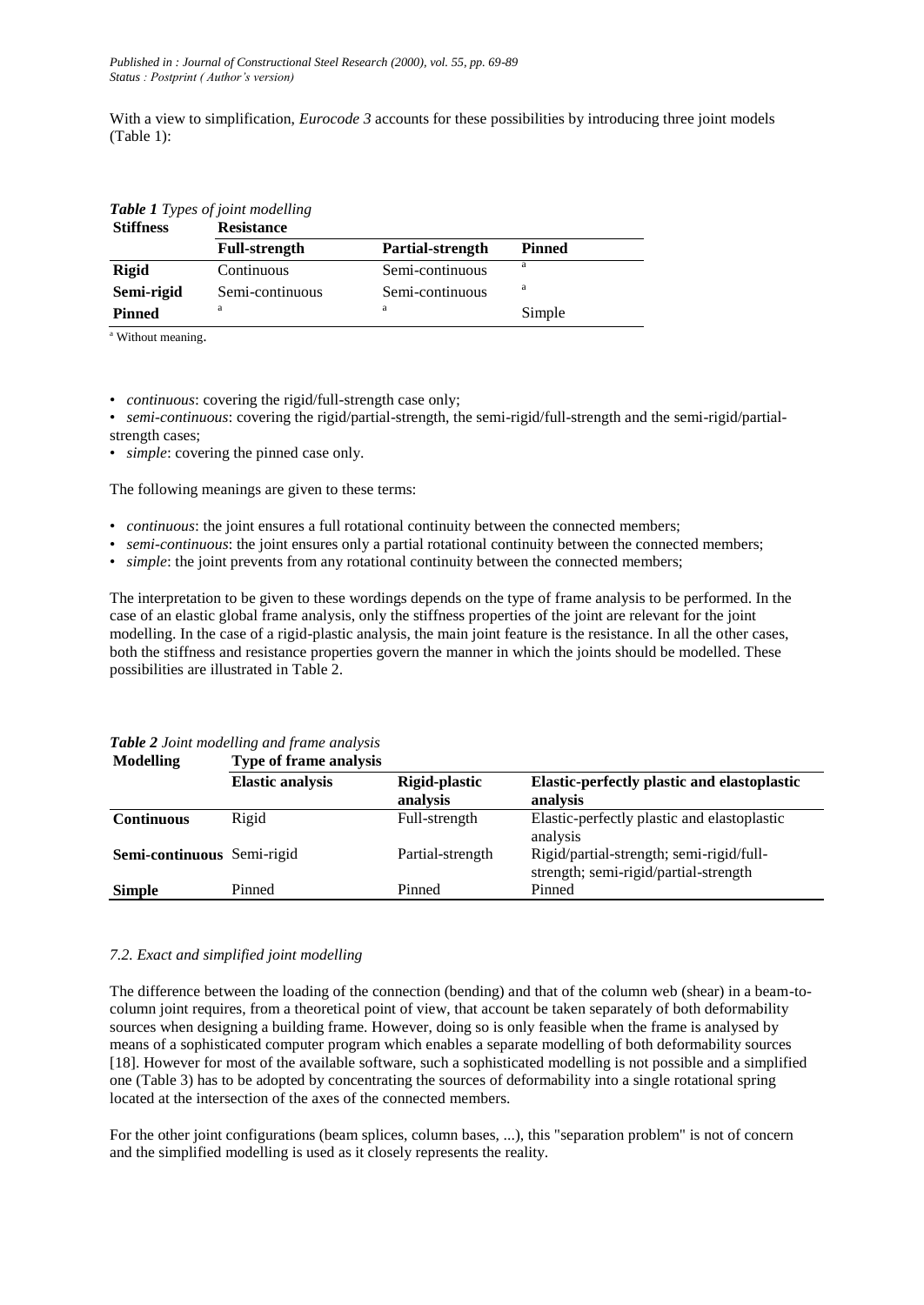

#### **8. Joint classification**

## *8.1. Stiffness classification*

The *stiffness classification* into rigid, semi-rigid and pinned joints is performed by comparing simply the design joint stiffness to two stiffness boundaries (Fig. 6). For sake of simplicity, the stiffness boundaries are usually derived so as to allow a direct comparison with the *initial* joint stiffness, whatever the type of joint idealisation that is used afterwards in the analysis.

Different stiffness boundaries have been suggested by some authors. They mainly differ by the criteria used as a basis for classification and the level of the sophistication in their expression. In [19], these proposals are discussed, together with that included in *Eurocode 3 Revised Annex J* [8].





#### *8.2. Strength classification*

The *strength classification* simply consists of comparing the joint *design* moment resistance to "full-strength" and "pinned" boundaries (Fig. 7). The boundaries adopted in *Eurocode 3 Revised Annex J* [8] seem to be well accepted at the international level and no further discussion on these took place in the last few years.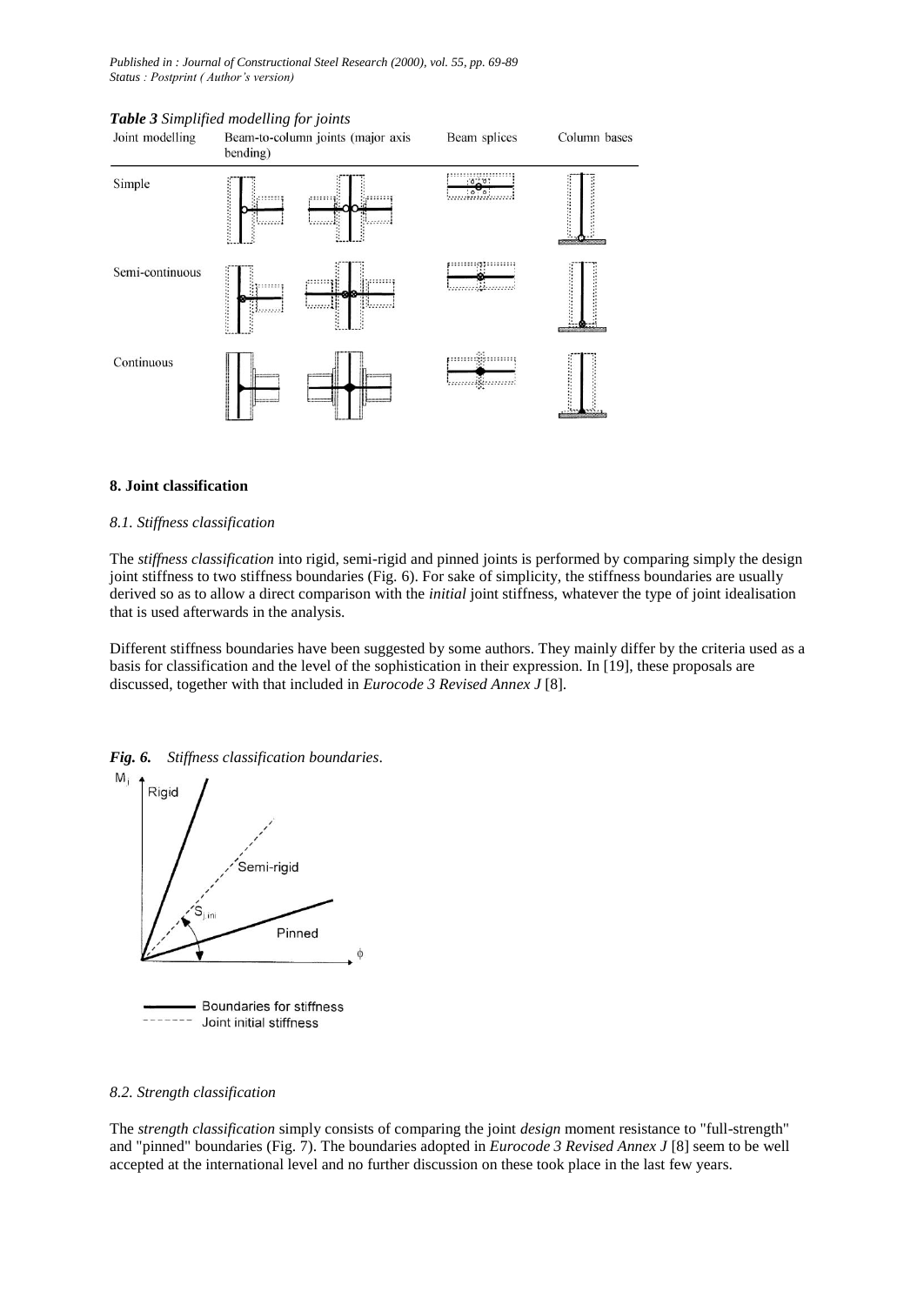*Fig. 7. Strength classification boundaries.*

| $M_i$ | Full-strength                             |             |
|-------|-------------------------------------------|-------------|
|       | Partial-strength                          | $M_{i, Rd}$ |
|       | Pinned                                    | Φ           |
|       | Boundaries for strength<br>Joint strength |             |

#### *8.3. Ductility classes*

Experience and proper detailing results in so-called *pinned* joints which exhibit a sufficient rotation capacity to sustain the rotations imposed on them. For moment resisting joints the concept of ductility classes is introduced to deal with the question of rotation capacity.

Few studies have been devoted to the evaluation of the rotation capacity of joints. This is clearly illustrated in *Eurocode 3 Revised Annex J* [8] where only a limited amount of information is given. Criteria should therefore be established to distinguish between "ductile", "semi-ductile" and "brittle" joints. Ductile joints are suitable for

plastic frame analysis while brittle ones do not allow any redistribution of internal forces. The use of semiductile joints in a plastically designed frame can only result from a preliminary comparison between the available and required rotation capacities. All this matter is extensively discussed in [19].

Under cyclic loading, the dissipation capacity of the joints is a major parameter to be investigated before allowing the use of partial-strength joints under seismic loading.

## **9. Joint idealisation**

The non-linear behaviour of the isolated flexural spring which characterises the actual joint response does not lend itself towards everyday design practice. However the moment-rotation characteristic curve may be idealised without significant loss of accuracy. One of the most simple idealisations possible is the elastic-perfectly plastic relationship (Fig. 8). This modelling has the advantage of being quite similar to that used for the modelling of member cross-sections subject to bending.

The moment *Mj,Rd* that corresponds to the yield plateau is termed the *design moment resistance* in *Eurocode 3.* It may be considered as the *pseudo-plastic moment resistance* of the joint. Strain-hardening effects and possible membrane effects are henceforth neglected, which explains the difference in Fig. 8 between the actual  $M-\phi$ characteristic and the *yield plateau* of the idealisation.

The value of the joint constant stiffness *Sj,ini*/*η* is discussed [9] and practical values are given in *Eurocode 3 Revised Annex J* [8]. This coefficient results from the high non-linearity of the joint *M-φ* curves in comparison to those of the members.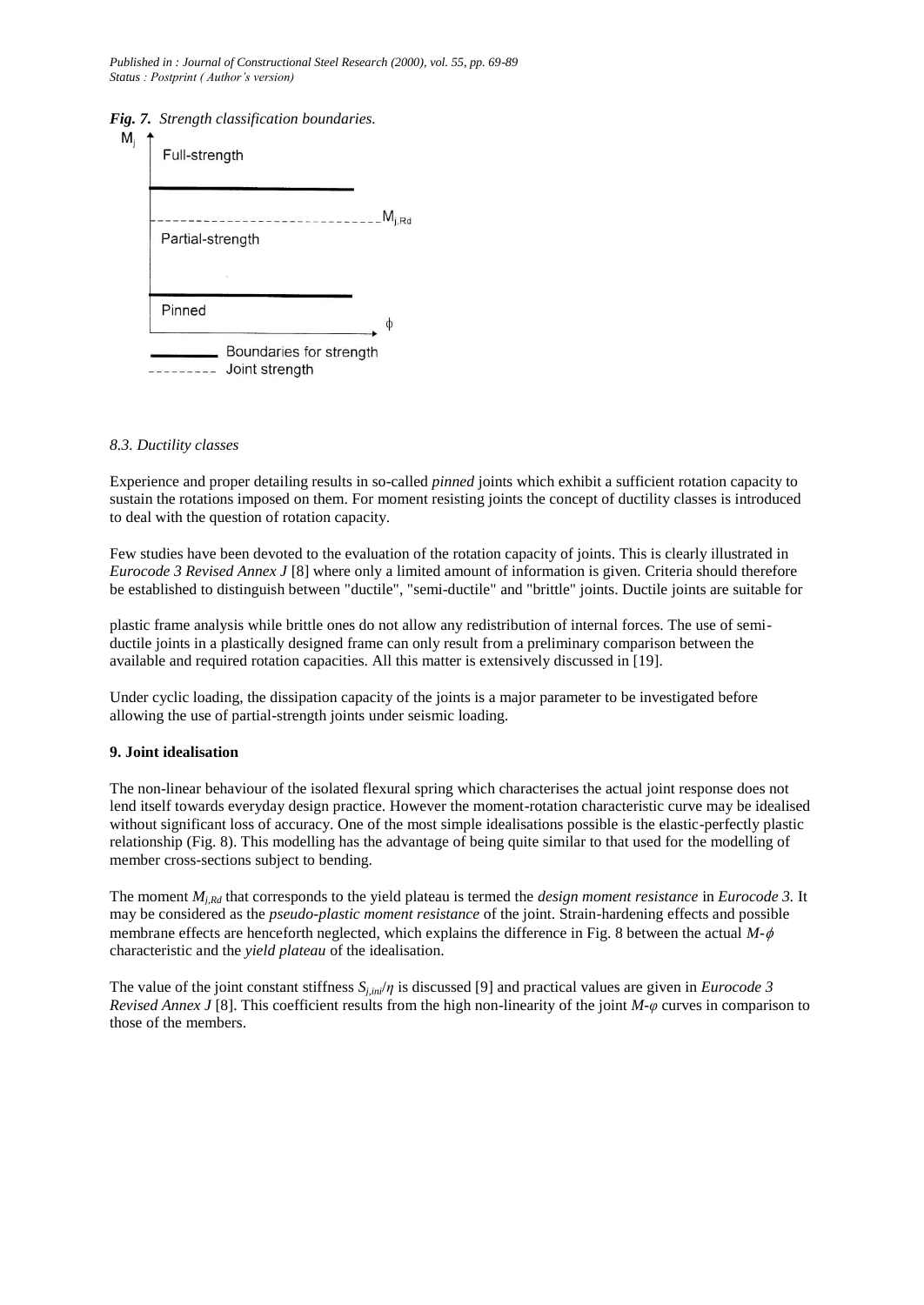



In fact there are different possible ways to idealise a joint  $M-\phi$  characteristic. The choice of one of them is dependent upon the type of frame analysis which is contemplated, see *Eurocode 3:*

- Elastic idealisation for an elastic analysis;
- Rigid-plastic idealisation for a rigid-plastic analysis;
- Non-linear idealisation for an elastic-plastic analysis.

#### **10. Conclusions**

Much research progress has been achieved in the last years and practical guidelines are now available for most of the steel building frames made of I or I profiles and subjected to static loading. The extension of the design procedures to other types of profiles and to other loading situations is now in progress and results are expected to be obtained through further research projects. One of the main aspects which would focus the attention in the future will be the transfer of these new concepts to practice through appropriate actions (e.g. seminars) and education efforts.

#### **References**

[1] Eurocode 3. Design of Steel Structures. Part 1.1: General Rules and Rules for Buildings, European Prestandard — ENV 1993-1-1, 1992.

[2] SG/TC10a. Momentverbindingen, Staalbouwkundig Genootschap, Branchecentrum Staaltechnologie, Rotterdam, The Netherlands, 1999.

[3] Maquoi R, Chabrolin B. Frame design including joint behaviour, ECSC Report 18563. Luxembourg: Office for Official Publications of the European Communities, 1998.

[4] Weynand K. Sicherheits- und Witschaftlichkeits-untersuchungen zur Anwendung nachgiebiger Anschlusse im Stahlbau, Heft 35. Aachen, Germany: Shaker Verlag, 1997.

[5] Kishi N, Chen WF. Steel beam-to-column connections — A review of test data, CE-STR-86-26. West Lafayette, Indiana, USA: School of Engineering, Purdue University, 1986.

[6] Weynand K, Huter M, Kirby PA, Simoes da Silva LAP, Cruz PJS. Sericon — A databank on semirigid joints. Proceedings of the COST C1 International Conference in Liege, September 17-19, 1998, pp. 217-227, Report EUR 18854 EN, Office for Official Publications of the European Communities, Luxembourg, 1999.

[7] Nethercot D, Zandonini R. Methods of prediction of joint behaviour. In: Narayanan R, editor. Structural Connections — Stability and Strength. Elsevier Applied Science Publisher, 1989:23-62.

[8] Revised Annex J of Eurocode 3. Joints in building frames, European Prestandard ENV 1993-1-l:1992/A2. Bruxelles, Belgium: CEN, Bruxelles, 1998.

[9] Jaspart JP. Recent advances in the field of steel joints — Column bases and further configurations for beam-to-column joints and beam splices, Professorship Thesis, Department MSM, University of Liege, Belgium, 1997.